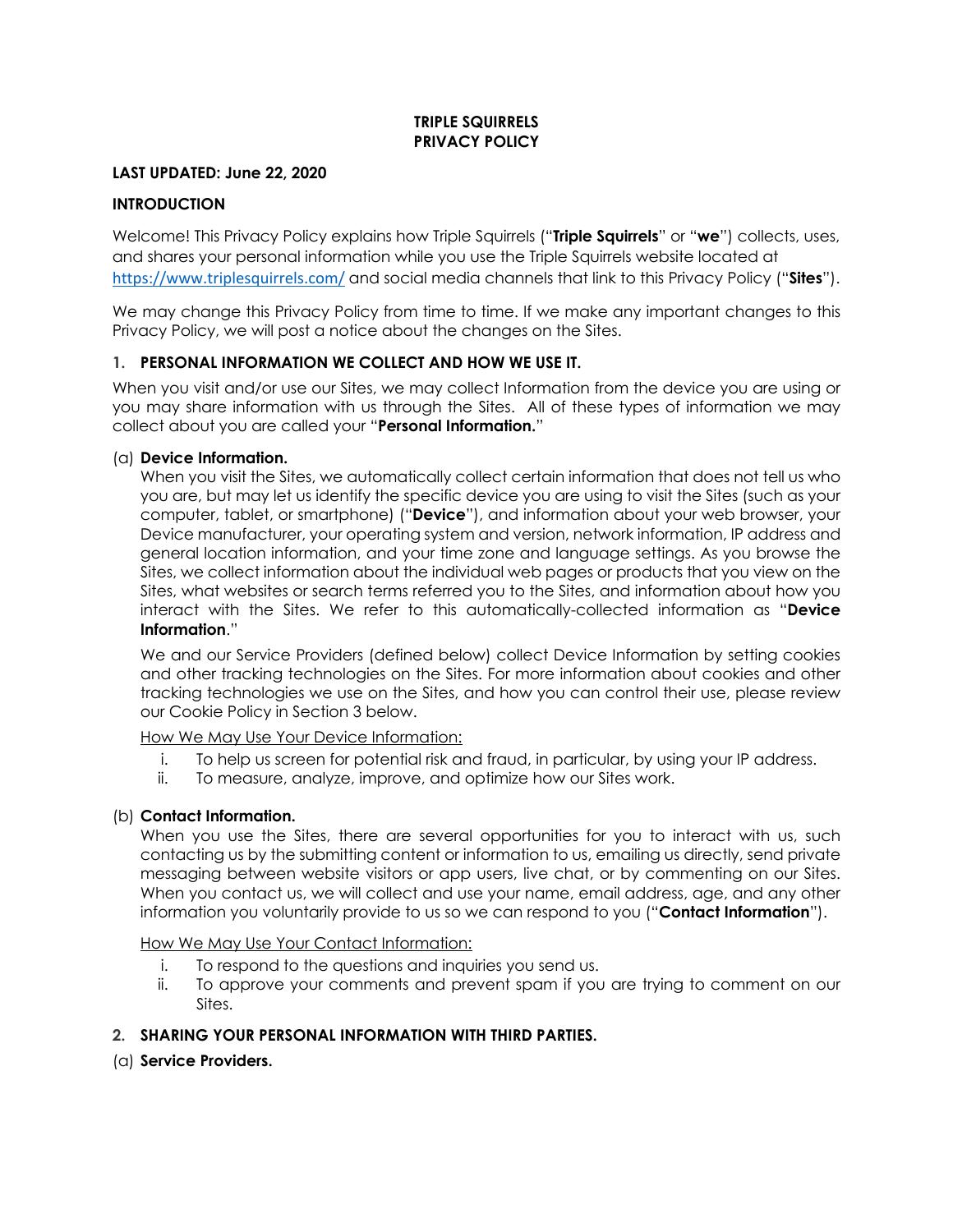Like most companies, we use tools from service providers to help us run our business ("**Service Providers**"). Depending on the service we need, these Service Providers may have access to your Personal Information. We use Service Providers for the following:

- i. To host the Sites.
- ii. To deliver emails and newsletters.
- iii. To help us conduct web analytics on the Sites.
- iv. To help us collect content through the Sites.

All personal information shared with Service Providers is necessary for Triple Squirrels to comply with the California Consumer Privacy Act ("**CCPA**"). While the CCPA only applies to California residents, Triple Squirrels treats all of its users equally and will apply the same personal information protections for all of its users.

We require all Service Providers to treat your Personal Information as confidential information and only use it for the services we need. However, we do not have direct control over how Service Providers use your Personal Information and we cannot guarantee that our Service Providers will use your Personal Information as we have told them. For this reason, we are not responsible for our Service Providers' misuse of your Personal Information.

| <b>Triple Squirrels Service Providers</b> |                              |
|-------------------------------------------|------------------------------|
| <b>Name</b>                               | <b>Service Provider Type</b> |
| Google                                    | Analytics                    |
| Wix                                       | Hosting                      |
| Gmail                                     | Email                        |

### (b) **Business Transfers.**

As Triple Squirrels grows and changes, we may reorganize our company, join with or create new companies, or start business relationships with other companies. When any of these changes happen, we may share or transfer any information you have provided to us with these companies (subject to any pre-existing privacy notice unless you consent otherwise). If Triple Squirrels is bought or merges with another business, your information will likely be transferred to that business. You understand and agree that we reserve the right to transfer any information collected from you in these cases. If a change happens, we will use reasonable efforts to notify you before information about you is transferred and a different privacy policy would apply.

### (c) **Legal.**

We may disclose information you provide to respond to subpoenas, court orders, requests from authorities, and other legal processes, and to establish/exercise our legal rights. We may also disclose your information to defend against legal claims when we believe that disclosure is necessary to protect our rights, protect your safety or the safety of others, investigate fraud, or respond to a government request. We may share your information to investigate, prevent or take action regarding illegal activities, suspected fraud, and situations involving potential threats to the physical safety of any person, violations of our Terms of Use, or as otherwise required by law.

# **3. COOKIES AND OTHER TRACKING TECHNOLOGIES.**

### (a) **What are Cookies?**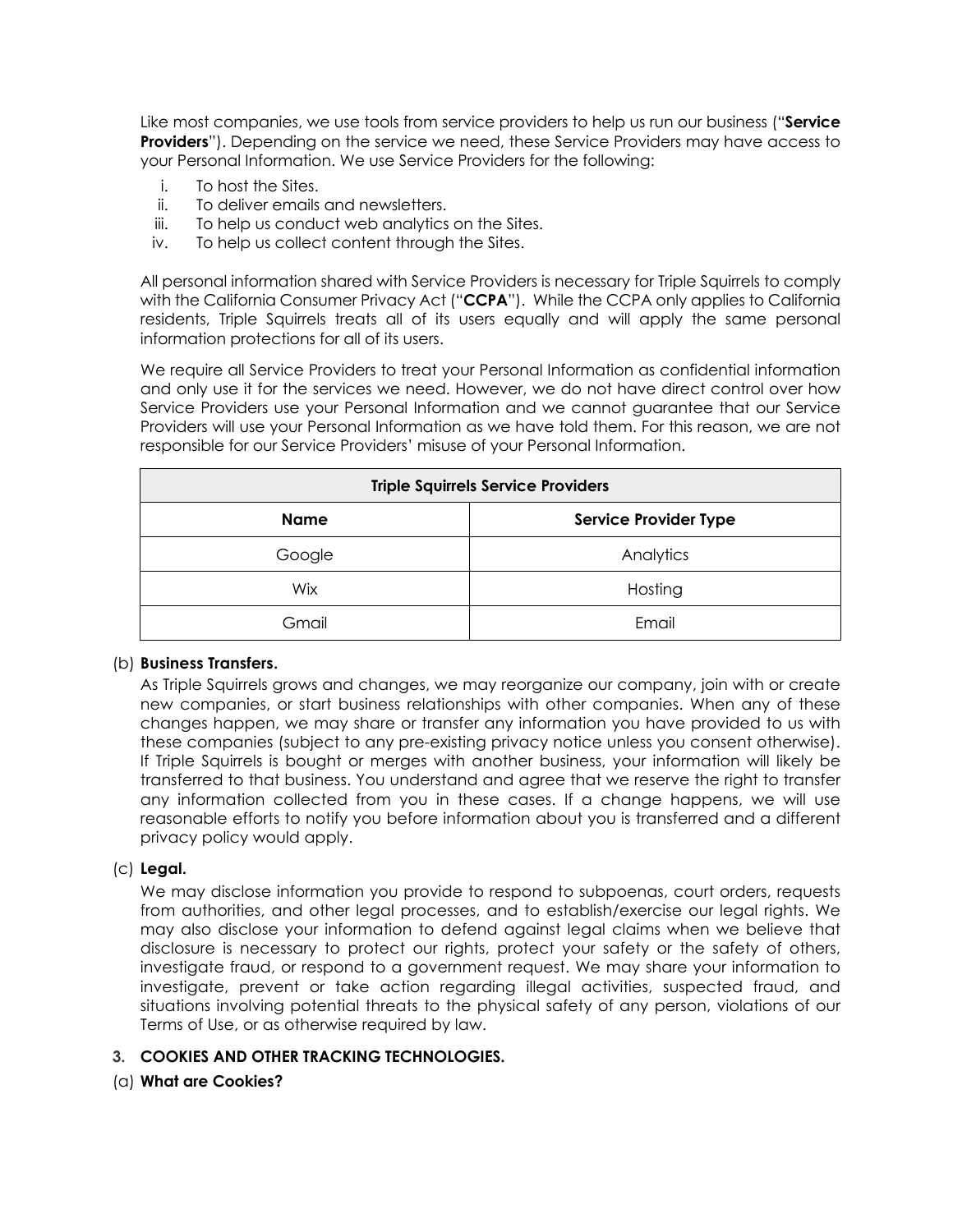A cookie is a small text file that is stored on your Device by a website you visit. Commonly, companies use cookies on their websites to identify visitors, to remember visitors' preferences, to better understand how visitors use and interact with the website, and to keep visitors logged in to their accounts while they navigate the website. Cookies are either first-party cookies, which belong to the domain you are visiting, or third-party cookies, which are set by and belong to a different domain than the one that you're currently visiting.

- (b) **Your Control Over Cookies.** In some cases, a third party might give you the ability to opt-out of receiving their cookies. Please review the third party's privacy policy and/or cookie policy for more information. You can also control how cookies are used by updating your browser settings to accept or refuse all or certain types of cookies. If you choose to reject certain cookies, please note that the Sites and/or some of its features may not work properly.
- **4. HOW IS MY PERSONAL INFORMATION USED FOR ANALYTICS?** As an online business, it is important for us to know how users interact with our Service. We and our Service Providers will collect your location information and Device Information so we can deliver our Service to our users, measure, analyze, and improve our Service, and update and develop our Service. For example, we will use this information to fix any bugs or errors in the Service, study the demographics of our users, and to decide if we need to support a new Device type for the Service.
- **5. DO NOT TRACK.** Please note that we do not change our Sites' data collection and use practices when we see a Do Not Track signal from your browser.

## **6. THIRD PARTIES AND THEIR POLICIES.**

Throughout the Sites, you may see links to third-party websites or applications. We are not responsible for the privacy practices of these third-party sites, and when accessing their sites, we encourage you to read their privacy policies.

### **7. DATA RETENTION.**

How long we store your Personal Information depends on why we originally collected it. We will not keep Personal Information for longer than necessary for our legitimate business purposes or to comply with legal requirements. If you would like your Personal Information deleted, please contact us at info@triplesquirrels.com

### **8. SECURITY.**

The security of your Personal Information is important to us. We follow generally accepted industry standards to protect your information, both during transmission and once it is received. However, no method of transmission over the Internet, or method of electronic storage, is 100% secure. Therefore, we cannot guarantee its absolute security. While no security system is completely secure, we and our Service Providers take appropriate security measures to protect against unauthorized access or disclosure of the information we collect.

### **9. SOCIAL MEDIA FEATURES.**

The Website includes integrated social media features, such as the Facebook "like" button and the Twitter "share" button. These features may collect the email address you use for that social network. Social media features are hosted by that social media network and your interactions with these features are governed by the privacy policy and terms of use of that social media network.